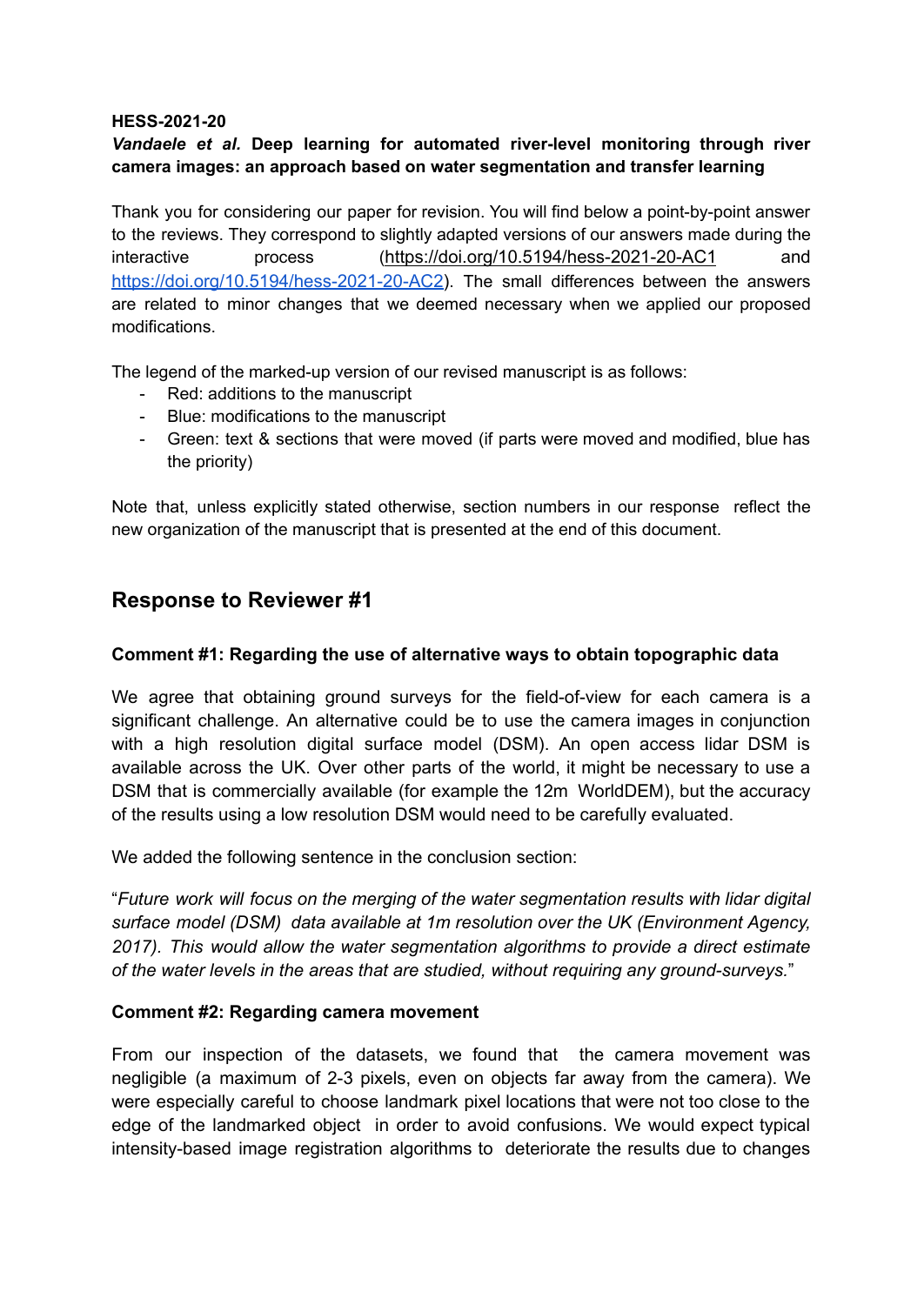in image illumination and movement within the image (of boats, wildlife and debris), although we have not tested this.

We added the following sentence at the end of Section 3.1.1 (Dataset presentation):

"*An inspection of the datasets and results showed that the impact of camera movement was negligible. Machine-Learning based landmark detection algorithms (e.g, Vandaele et al., 2018) could have been used otherwise, but they are unnecessary in the context of this study.*"

# **Comment #3: Regarding the use of area features instead of landmarks**

The starting point of this study was to show how well we were able to automate the annotation process in comparison with the manual landmark annotation approach used in our former study (Vetra-Carvalho et al. 2020). We agree that the use of landmarked areas as opposed to landmarked pixels could strengthen the robustness of our results, but it would have required a new and more complex ground survey that was not in the scope of this study.

To address this comment, we have added the following sentence at the end of Section 3.1.1, after the modification of Comment #2:

"*Also note that this work focuses on a simple process relying on single pixel landmark locations annotated by Vetra-Carvalho et al., (2020b). The use of landmarked areas of multiple pixels sharing the same height could likely help to increase the detection performance and should be considered for an optimal use of this landmark-based approach.*"

## **Comment #4: Literature**

We added citations to the literature mentioned by the reviewer at line 41 of the introduction section as follows:

"*There have been a number of citizen science projects that investigated the use of crowdsourced observations of river level (e.g. Royem et al., 2012; Lanfranchi et al., 2014; Etter et al., 2020; Lowry et al., 2019; Walker et al., 2019; Baruch, 2018).*"

In our introduction section, we added the following paragraph regarding the use of river cameras:

"*Several studies have already attempted to use videos and still camera images in order to observe flood events. Surface velocity fields can be computed using videos (e.g., Muste et al., 2008; Le Boursicaud et al.,2016; Creutin et al. 2003; Perks et al., 2020). Still images can be used to observe the water-levels, either manually (e.g., Royem et al, 2012; Schoener, 2018; Etter et al, 2020) or automatically, for example by considering image processing edge detection techniques (Eltner et al. 2018). Under the right conditions, these automated water-level estimation techniques can provide good*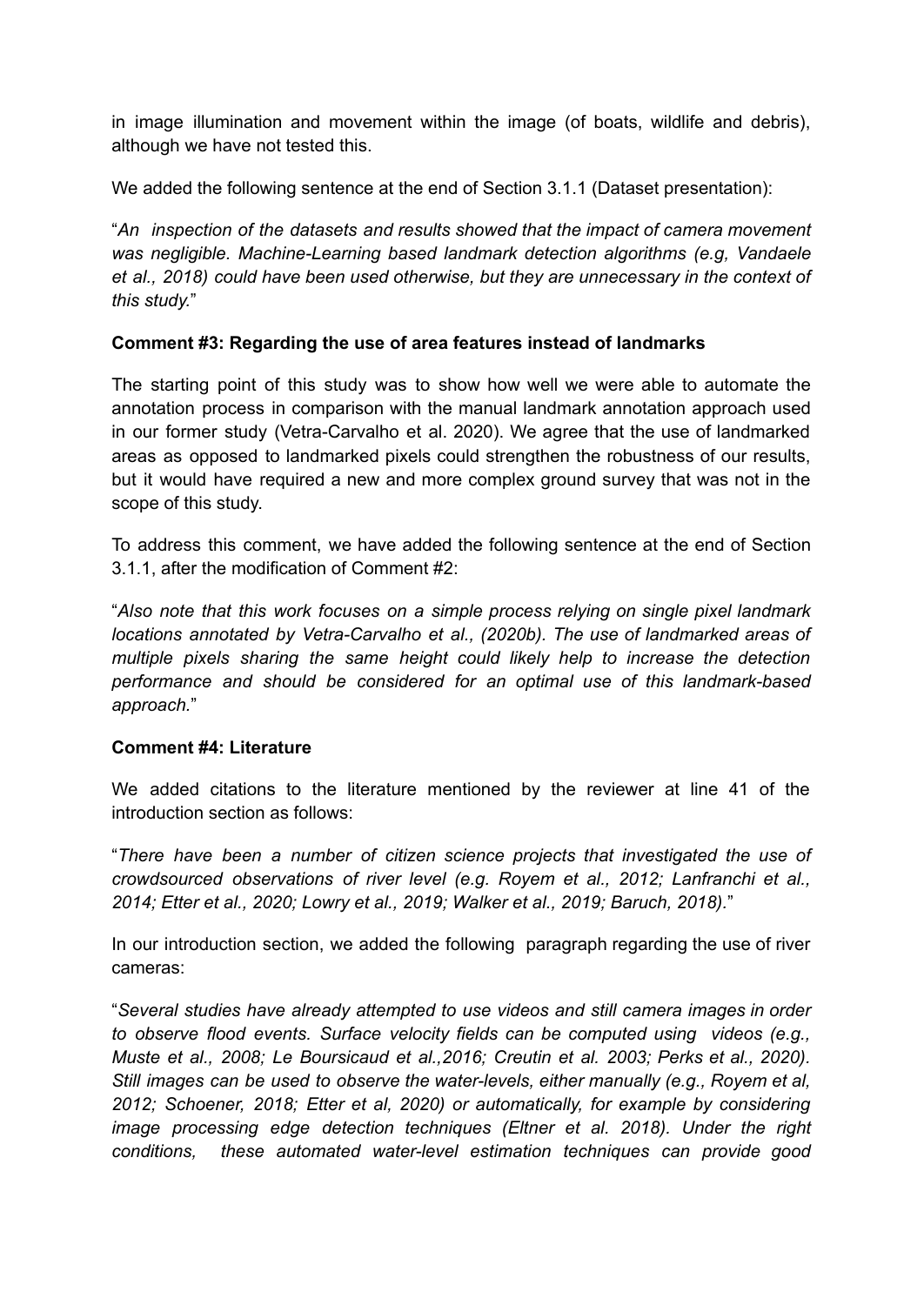*accuracy with uncertainties of only a few mms (Gilmore et al., 2013; Eltner et al. 2018). However, the performance of these approaches lacks portability (Eltner et al.,2018.).* "

# **Response to Reviewer #2**

For clarity, we have introduced some extra numbering (1a, 1b, 1c etc.) to address the separate points made in each comment.

As part of our response to the comments, we revised the organization of our manuscript. The new *table of contents* is located at the end of this document. In addition to the changes proposed below, we intend to update parts of the text to better fit this new organization (section introductions for example). For the sake of clarity, we preferred to keep these minor changes out of this answer but they are given in colour in our marked-up version of the revised manuscript (see above for legend).

# **Comment #1a: Emphasize the scientific significance of your research, including the transfer learning aspects**

In order to highlight the novelty of our manuscript and answer the reviewer's comment, we made the following changes:

(1) Modify the end of the introduction (starting line 58, ending line 69) to give a better introduction to transfer learning and our previous paper:

*"Over the last decade, transfer learning (TL) techniques have become a common tool to try to overcome the lack of available data (Reyes et al, 2015; Sabbatelli et al, 2018). The aim of these techniques is to repurpose efficient machine learning models trained on large annotated datasets of images to new related tasks where the availability of annotated datasets is much more limited (see Section 2 for more details). Vandaele et al (2020) successfully analysed a set of TL approaches for improving the performance of deep water segmentation networks. This paper builds on the work of Vandaele et al (2020) and studies the performance of these water segmentation networks for the automation of river-level estimation from river-camera images, in the context of flood-related studies. In particular, this work carries out novel experiments realised with new river-camera datasets and metadata that consider the use of several methods to extract quantitative water-level observations from the segmented river-camera images."*

(2) Create a new Section 2 that would be our Methodology section and would encompass:

- the former Section 2 introducing semantic segmentation, deep learning and transfer learning
- the former Section 3 presenting the application of transfer learning
- the presentation of SOFI and the new LBWLE method moved from former sections 4.1.4 and 4.2.2

We think that this new organization will help the reader to understand our research more clearly.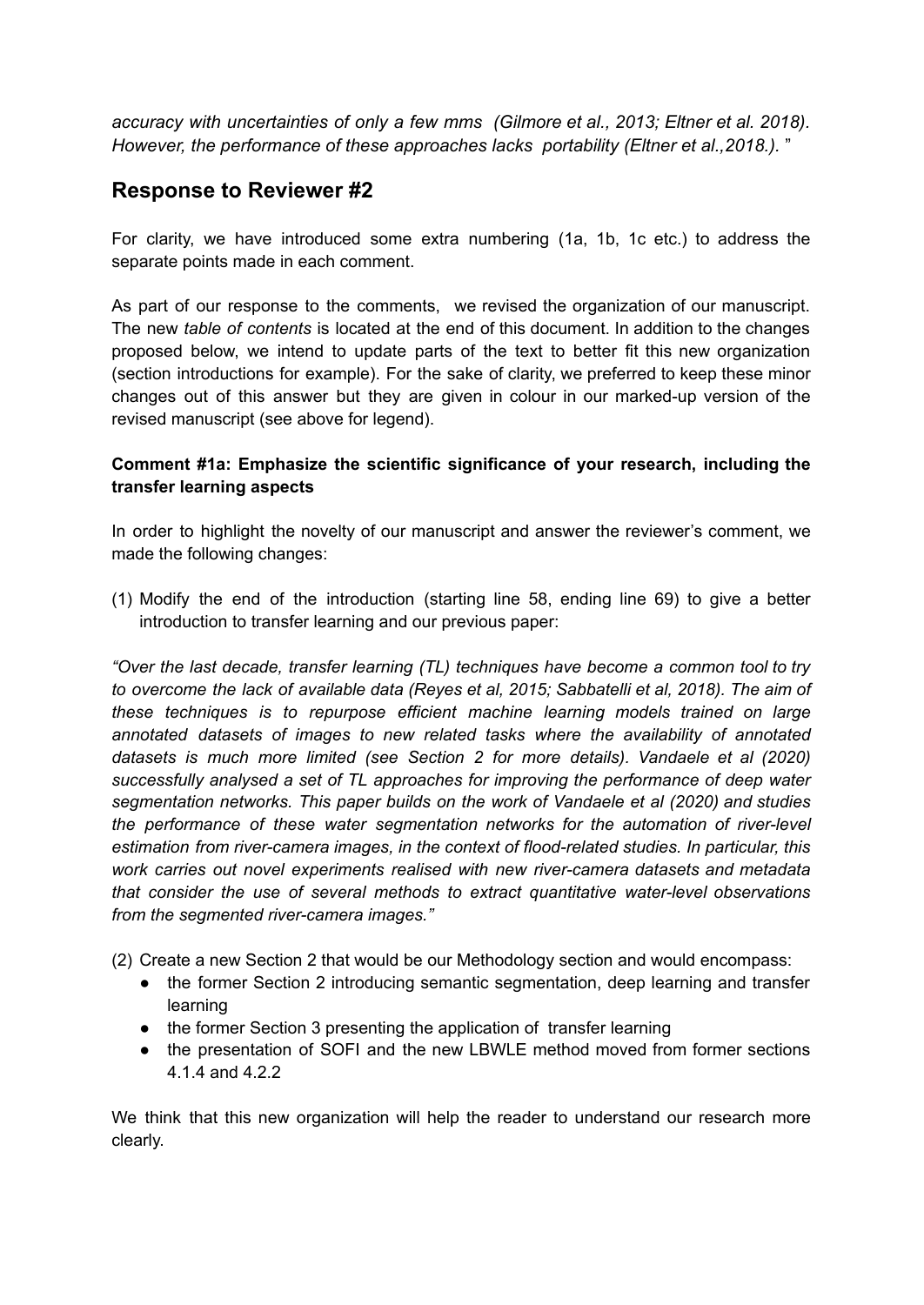### **Comment #1b Importance and novelty of LBWLE**

Our goal with LBWLE was to propose a way to provide quantitative water-level observations in accepted units (m), using the landmark-annotated dataset at our disposal.

We added a clarification in Section 2.3.3 to compare the two criteria (SOFI and LBWLE):

*When compared to the SOFI index, water-level estimation using landmarks and LBWLE is at a disadvantage because of the necessary and time-consuming ground-survey of the location observed by the camera. Furthermore, landmarks can mostly only be used when the river is out-of-bank, so the approach is not likely to capture drought events. However, the main advantage of this approach compared to SOFI is that it allows estimation of quantitative river levels in accepted units of length (e.g., m). The SOFI index values are dimensionless percentages and to convert them to a height measurement an appropriate scaling must be obtained by calibration with independent data.*

See our answer to Reviewer 1 Comment #1 regarding the alternative ways to obtain topographic data.

### **Comment #1c Changes to the title of our paper**

Following the reviewer's comment, we made the following title change to our paper:

*Deep learning for automated river-level monitoring through river camera images: an approach based on water segmentation and transfer learning*

#### **Comment #1d Emphasis on water-level segmentation in Section 1- Introduction**

We added an additional material about transfer learning to the introduction (see response to Comment #1a). In our view it is necessary to also discuss other types of water level observation and hydrological uses of river cameras in the introduction (see response to Reviewer 1 Comment #4).

#### **Comment #2a: Suggestions on Language and Writing style - use of first person "we"**

The manuscript was checked and some sentences were rephrased to address this comment.

#### **Comment #2b: Separate introduction and transfer learning background sections**

We introduced some material on transfer learning in Section 1. In order to fit the typical HESS organization, we merged former Section 2 and 3 into a single Methodology section (see response to Comment #1a and the new table of contents presented at the end). Some of the ideas on transfer learning from former Section 2 were rephrased and retained as part of a "Definitions" subsection of our new merged Methodology section. This is to avoid Section 1 becoming excessively long while explaining the important concepts used in our work so that they can be readily understood by HESS readers.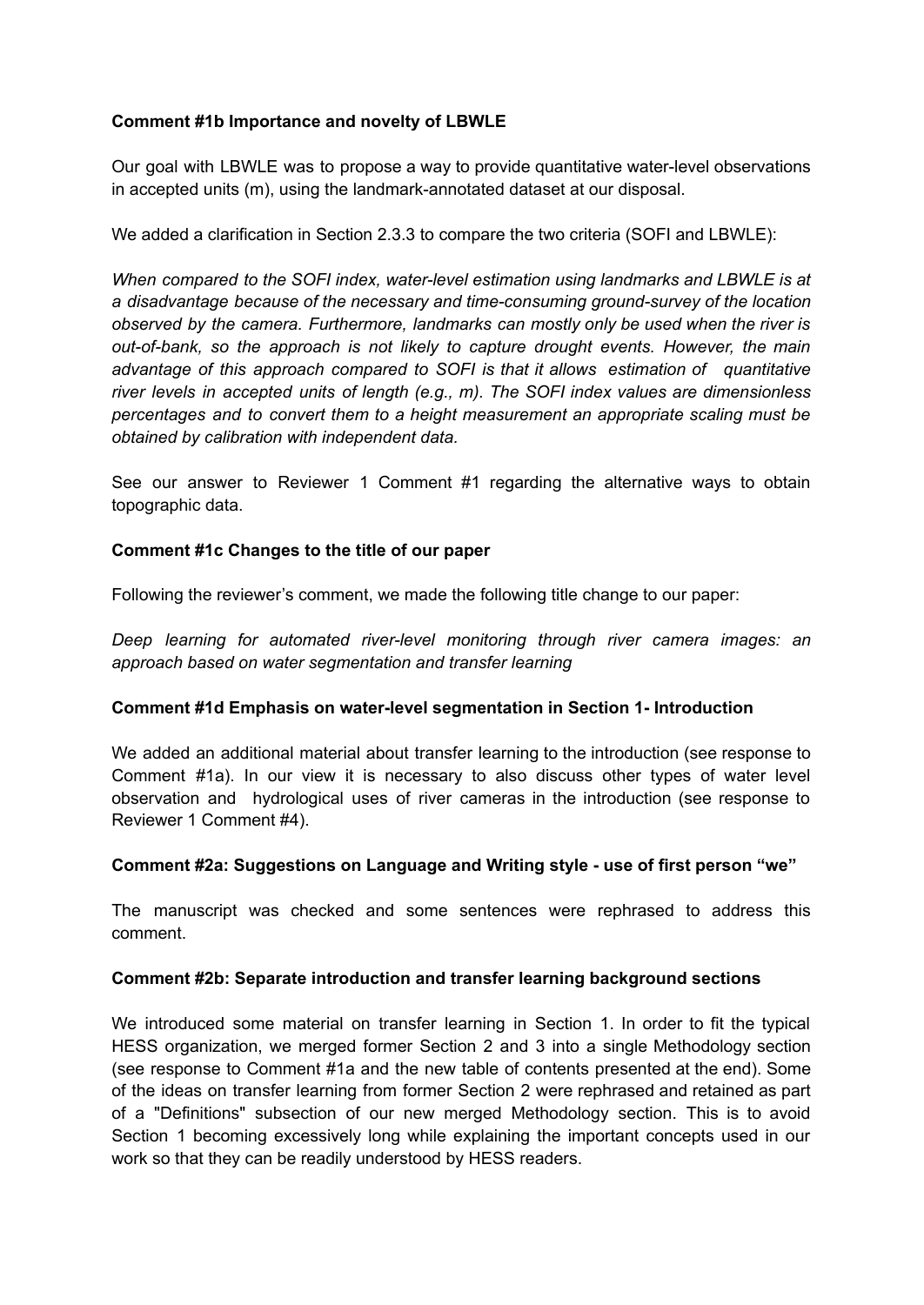#### **Comment #3: Check your references**

Vörösmarty et al (2001) include a substantial section on the decline of river gauge data worldwide. We added two more recent references that provide further evidence on this point (Mishra and Coulibaly, 2009; Global Runoff Data Center, 2016).

*Mishra, A.K. and Coulibaly, P., 2009.* Developments in hydrometric network design: A review. *Reviews of Geophysics*, *47*(2).

*Global Runoff Data Center, 2016,* Global Runoff Database, temporal distribution of available discharge data, [https://www.bafg.de/SharedDocs/Bilder/Bilder\\_GRDC/grdcStations\\_tornadoChart.jpg](https://www.bafg.de/SharedDocs/Bilder/Bilder_GRDC/grdcStations_tornadoChart.jpg), *Last accessed: 15 March 2021*

We rephrased the presentation of the Moy de Vitry et al (2019) paper (line 119) and moved it to new Section 2.3.2:

*The experiments presented in this work use the SOFI index to track water-level changes. Moy de Vitry et al. (2019) introduced the SOFI index to extract flood level information from a deep semantic segmentation network trained from scratch on an image dataset annotated with water labels. The SOFI index is related to the percentage of pixels in the image that are estimated as water pixels by the network, as*

$$
SOFI = \frac{^{\#Pixels}_{Flooded}}{^{\#Pixels}_{Total}} \quad (1)
$$

*This non-dimensional index allows the authors to monitor the evolution of water-levels in their datasets, and can be computed on the entire water mask or only a sub-region.*

Eq 1 corresponds to the mathematical expression for the SOFI index following its definition in Moy de Vitry et al. (2019).

## **Comment #4: Give an explanation when computer science terms first appear, like "fine-tune"**

We clarified the explanation of fine-tuning that was given after its first appearance at line 142. Note that given this comment (as well as the restructuring of the manuscript proposed in our responses to comments #1a, #5 and #6), we made the following changes:

(1) Insert the explanation of fine-tuning in the new Section 2.2.3:

*In Vandaele et al. (2020), the most successful approach considered for applying transfer learning to the semantic segmentation networks is fine-tuning: with fine-tuning, the filter weights obtained by training the network over the source problem are used as initial weights for training the network over the target problem.*

(2) Avoid mentioning fine-tuning in the former Section 3.3 (reorganized section 2.2.2) and use a more generic term instead: the application of transfer learning to train the networks.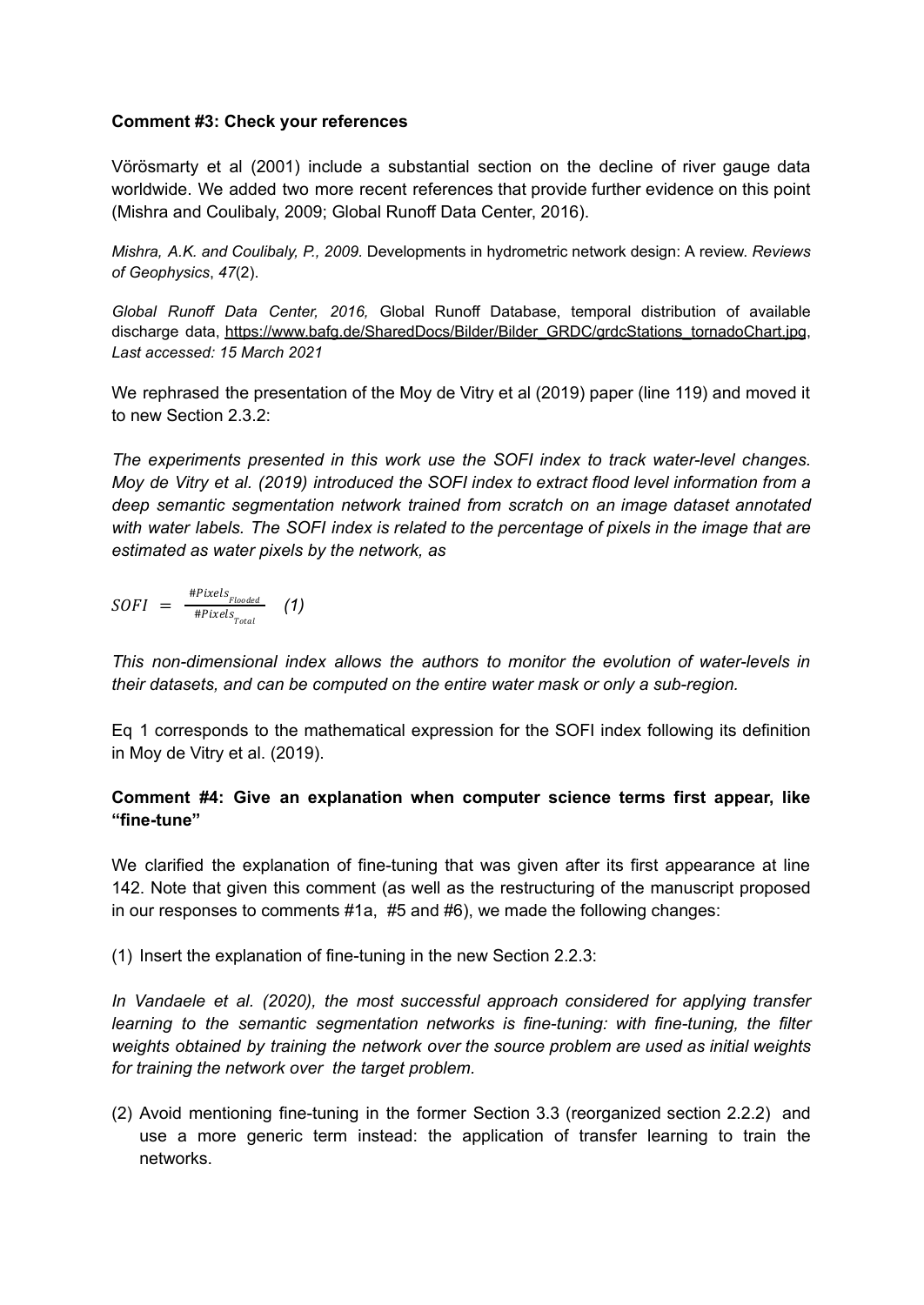(3) Rename Section 3.4 (reorganized section 2.2.3): *Applying transfer learning to train the networks.*

#### **Comment #5: Explanation of the two transfer learning approaches**

We explained the two transfer learning approaches in former Section 3.4. We hope that these explanations will be more prominent and easier to follow in our reorganized manuscript, where they appear in section 2.2.3.

#### **Comment #6: Network structure change for binary segmentation**

We talk about the change in dimension due to the switch to binary segmentation in our transfer learning approach in the Section 2.2.3 of our paper. Similarly to Comment #5 and #4, we hope that the reorganized version of the manuscript could help to avoid the confusion.

#### **Comment #7: Table 3 metrics**

These metrics are widely used for evaluating flood extent models (e.g. Stephens et al, 2014). However, we understand that including them all in the main paper may not be useful for all readers. We removed the  $F^1$ ,  $F^2$ ,  $F^3$  and  $F^4$  scores (and their mentions) from the main paper.

#### **Comment #8: LBWLE captures floods rather than droughts**

See response to Comment #1b.

#### **Comment #9: Purpose of setting-up two experiments**

We made the following modifications in the introduction of our new Section 3 (Experiments):

*Two experiments were carried out with this study.*

*The first experiment presented in Section 3.1 is designed to address the suitability of our approach for the automatic derivation of water level observations using river cameras images and landmarks from a ground survey. Landmarks and associated manually derived water-levels are available for a two-week flood event (Vetra-Carvalho et al, 2020). These data allow us to validate our LBWLE approach for water-level estimation in accepted units of length (m) with co-located water-levels estimated by a human observer.*

*With the second experiment presented in Section 3.2, our approach is applied to larger, one year, datasets of camera images that include a larger range of river flow rates and stages. This experiment allows us to better understand the suitability and robustness of the LBWLE and SOFI water-level measurements. However, manually derived co-located water levels are not available for this period, so the nearest available river gauge data for validation was used instead. For some of the cameras, the nearest gauge is several km away.*